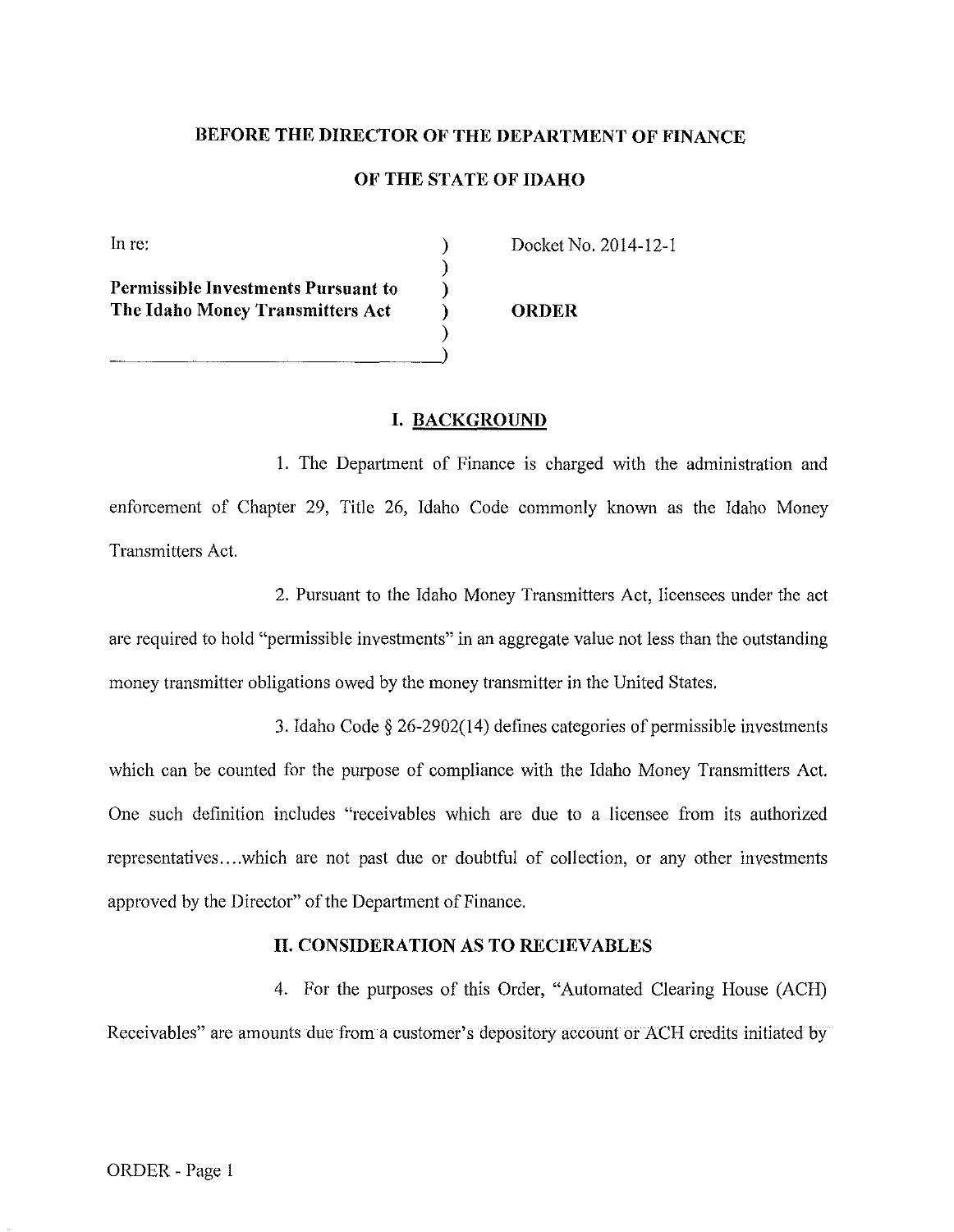the customer through ACH, which are used to fund, purchase or pay for money transmission products and services.

5. For the purposes of this Order, "Debit Card Receivables" and "Credit Card Receivables" are amounts due from issuers of debit cards and credit cards, respectively, which are used to fund, purchase or pay for money transmission products and services.

6. The evolving nature of money transmitter business models causes some money transmitters licensed under the Idaho Money Transmitters Act to operate through various electronic means and without the benefit of authorized delegates as defined under the Idaho Money Transmitters Act. In this regard, customer funds do not flow through authorized delegates. Rather, some customers fund their instructions to transmit money through electronic means as a direct payment through the licensed money transmitter via ACH, as well as debit and/or credit card transactions.

# **III. ORDER**

**WHEREAS,** Pursuant to Idaho Code § 26-2902(14)(h), The Director has the authority to approve other types of investments as permissible investments,

NOW THEREFORE, the Director of the Department of Finance hereby ORDERS:

That ACH Receivables, Debit Card Receivables, and Credit Card Receivables (collectively referred to as "Receivables") are permissible investments subject to the following conditions:

1. The aggregate value of the Receivables that qualify as permissible pursuant to this Order cannot exceed 50% of the aggregate value of all permissible investments owned by a Licensee;